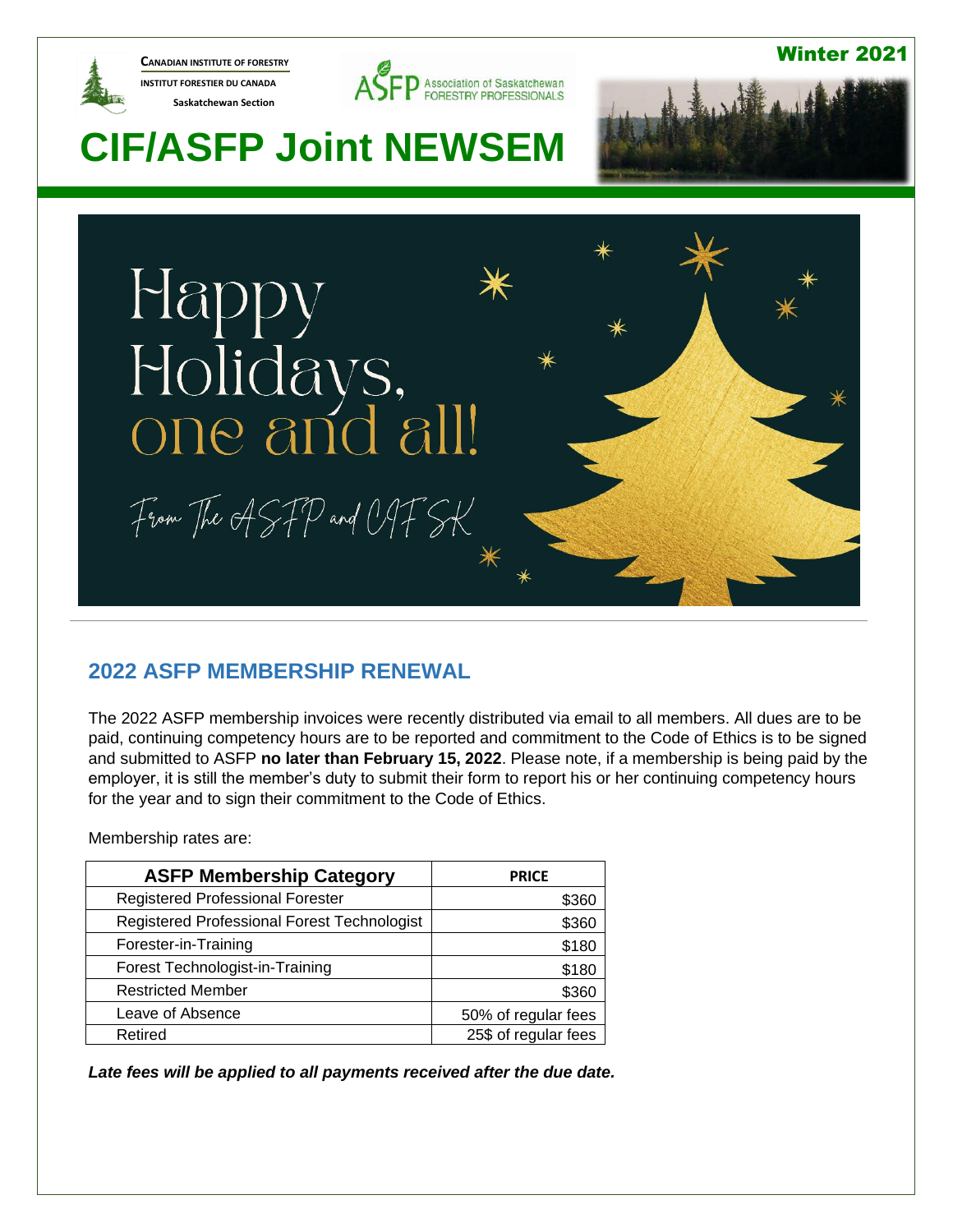### Winter 2021

# **CIF/ASFP Joint NEWSEM**

Please email [register@asfp.ca](mailto:register@asfp.ca) if you have not yet received your invoice.

Forms of accepted payment include:

- Cheques addressed to the ASFP, sent by mail to Box 331, Station Main, Prince Albert, SK S6V 5R7
- Email transfer to [admin@asfp.ca](mailto:admin@asfp.ca)
- EFT, please have your employer send us an EFT form
- Members who bank at Conexus and Affinity credit unions will be able to pay their dues as an online bill payment, using their membership number (must be three digits) as their account number. For example, a member with registration number 085 will use "085" as his or her account number

Unfortunately, we do not accept credit card payments.

### **2022 CIF MEMBERSHIP INFORMATION**

You will be able to pay your CIF dues for renewal or new membership through the ASFP again for 2022. If you wish to renew this separately, you may do so online at [www.cif-ifc.org.](http://www.cif-ifc.org/) The membership fees are:

| <b>PROVINCE/TERRITORY</b>                                                                              | <b>STUDENT</b> | <b>RETIRED</b> | <b>ACTIVE</b> |
|--------------------------------------------------------------------------------------------------------|----------------|----------------|---------------|
| Alberta, Northwest Territories, Yukon,<br>Nunavut, Saskatchewan, British Columbia<br>(5% tax included) | \$63.00        | \$63.00        | \$147.00      |

### **UPCOMING REGISTRATION EXAM**

The next scheduled exam is **Monday, January 10th, 2022**. *To register for the exam*, contact [register@asfp.ca](mailto:register@asfp.ca) **no later than December 31st, 2021**.

If you have registered for the exam, please make sure that you receive a reminder email the week prior to the exam. If you have not received one by Monday, January 3rd, 2022, contact [register@asfp.ca](mailto:register@asfp.ca) immediately to confirm your registration. **Remember, there are study materials available on the website to help you prepare for the exam.** Go to the following link to access these resources: <http://www.asfp.ca/entering-the-profession/registration-exam>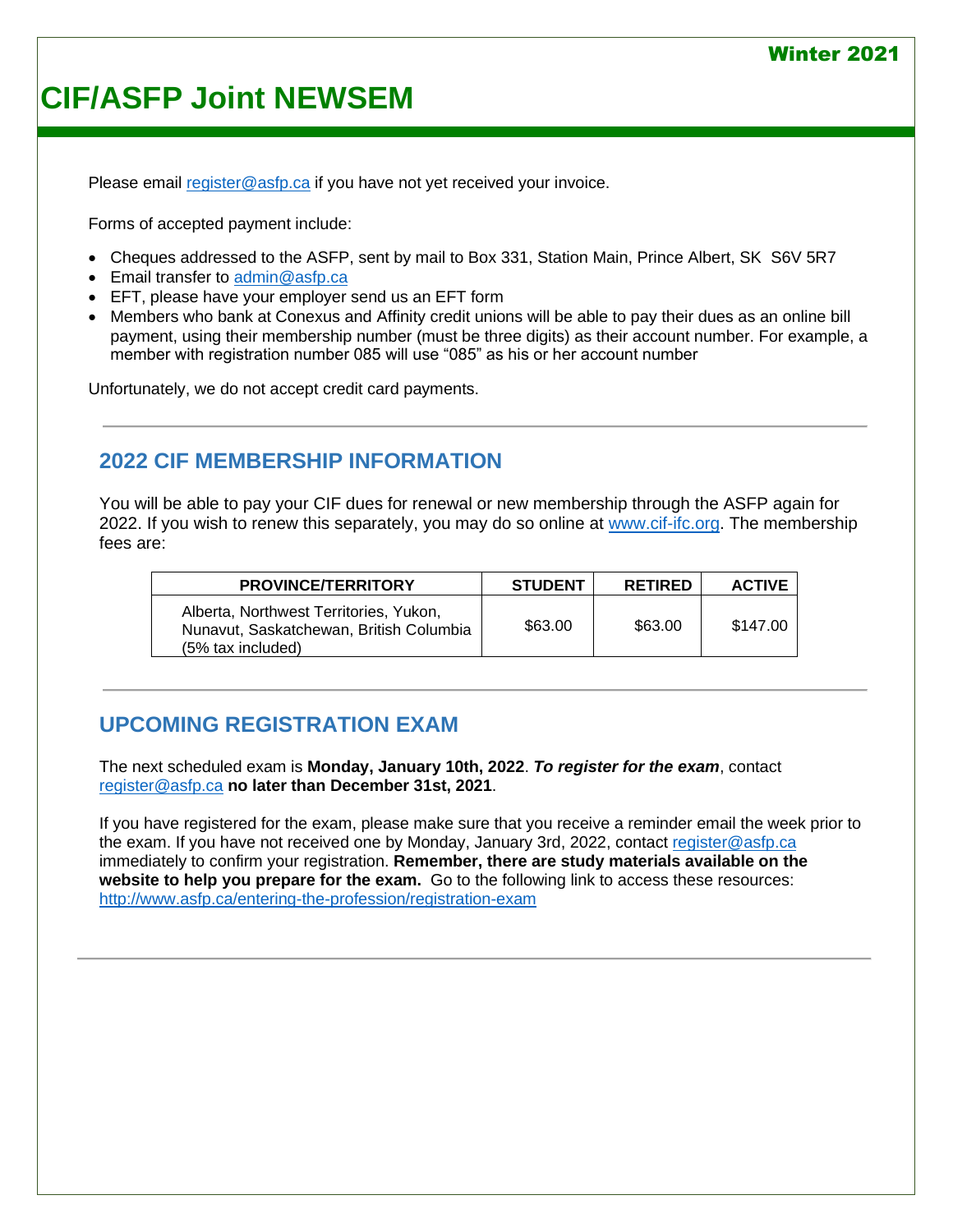# **CIF/ASFP Joint NEWSEM**

### **LEARNING SESSIONS - MIXEDWOOD MANAGEMENT WORKSHOP**

On Thursday, October 28th, 2021, the ASFP and the University of Alberta, Department of Renewable Resources hosted a Joint Learning Event in the form of a virtual workshop. Three esteemed guests spoke on Mixedwood Management. Videos and Presentation materials can be found on the association's website.

DR. CHARLES NOCK [\(https://www.charlesnock.ca/\)](https://www.charlesnock.ca/)

#### INDUSTRIAL RESEARCH CHAIR IN ECOSYSTEM-BASED FOREST MANAGEMENT

[Recorded Presentation](https://1drv.ms/v/s!AjA0aF64BXBKhIgrMtAe42SvJjkPuw?e=7uE3rl) link below:

<https://1drv.ms/v/s!AjA0aF64BXBKhIgrMtAe42SvJjkPuw?e=7uE3rl>

### DR. ROBERT FROESE [\(https://apps.ualberta.ca/directory/person/refroese#Overview\)](https://apps.ualberta.ca/directory/person/refroese#Overview)

### ENDOWED CHAIR IN FOREST GROWTH AND YIELD

[Recorded Presentation](https://1drv.ms/v/s!AjA0aF64BXBKhIgsE_7NTkhCECHuPg?e=Wgl4jM) link below:

[https://1drv.ms/v/s!AjA0aF64BXBKhIgsE\\_7NTkhCECHuPg?e=Wgl4jM](https://1drv.ms/v/s!AjA0aF64BXBKhIgsE_7NTkhCECHuPg?e=Wgl4jM)

### DR. BRAD PINNO, ASSISTANT PROFESSOR [\(silviculture.ualberta.ca\)](file:///C:/Users/kimsu/Downloads/silviculture.ualberta.ca)

#### SILVICULTURE UNIVERSITY OF ALBERTA, DEPARTMENT OF RENEWABLE RESOURCES

[Recorded Presentation](https://1drv.ms/v/s!AjA0aF64BXBKhIgt0Nykv2BD1fCveg?e=uFOB1n) link below:

https://1drv.ms/v/s!AjA0aF64BXBKhIgt0Nykv2BD1fCveg?e=uFOB1n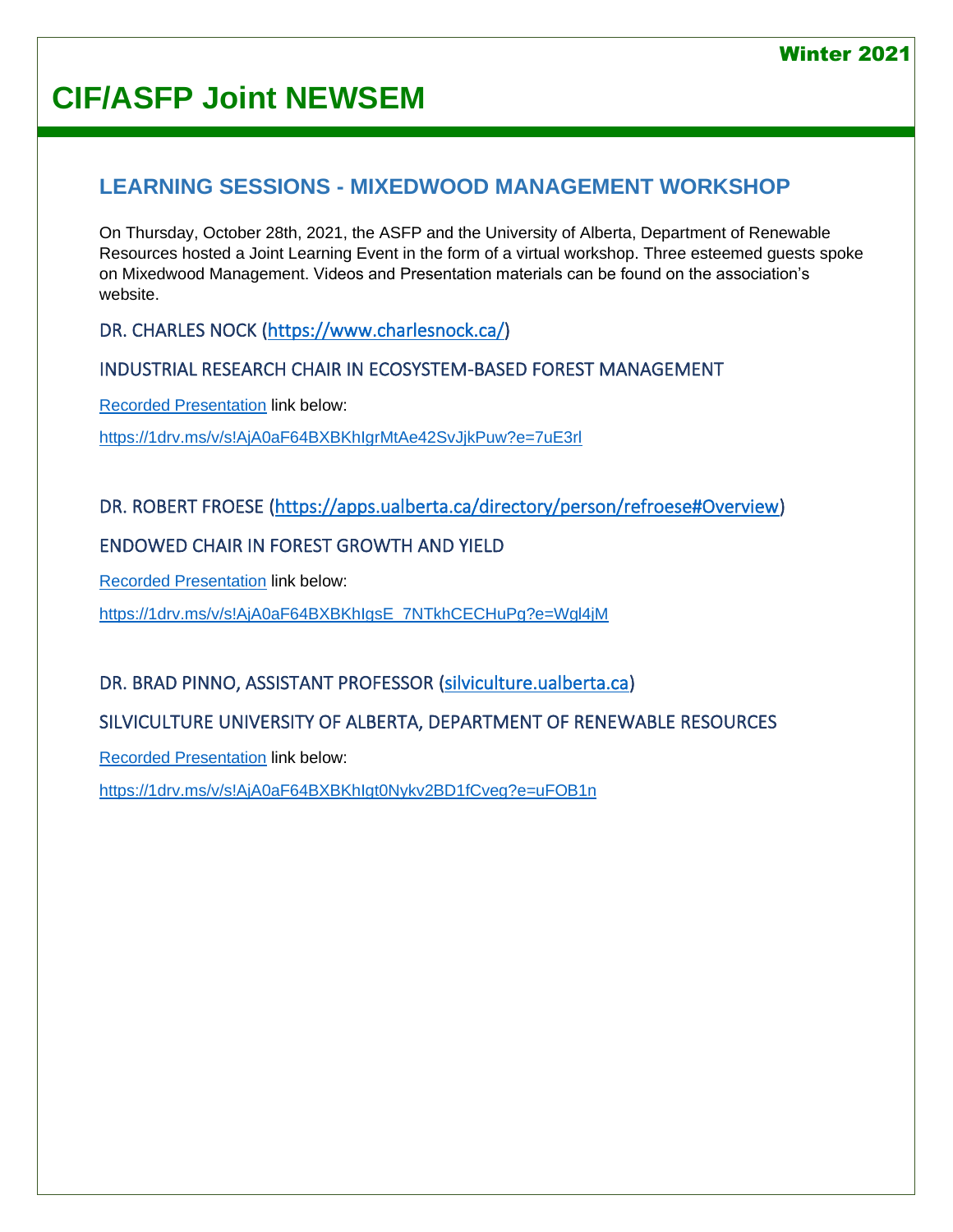### Winter 2021

# **CIF/ASFP Joint NEWSEM**

# **ASFP FEATURED ARTICLE:**

### HOW FORESTRY PROFESSIONALS LEARN FROM NATURAL DISTURBANCES TO HELP GROW SASKATCHEWAN'S FORESTS

Check out the association's website to read a featured article on one of our members, Darryl Sande.

<https://www.asfp.ca/15-general/87-forest-management-practices-and-regeneration>

**How Forestry Professionals Learn from Natural Disturbances to Help Grow Saskatchewan's Forests** 



More than half of Saskatchewan's landscape is forested.

That's right, this province is more than just wide-open spaces ideal for farming and agriculture. We grow trees here, too. Lots of them, in fact.

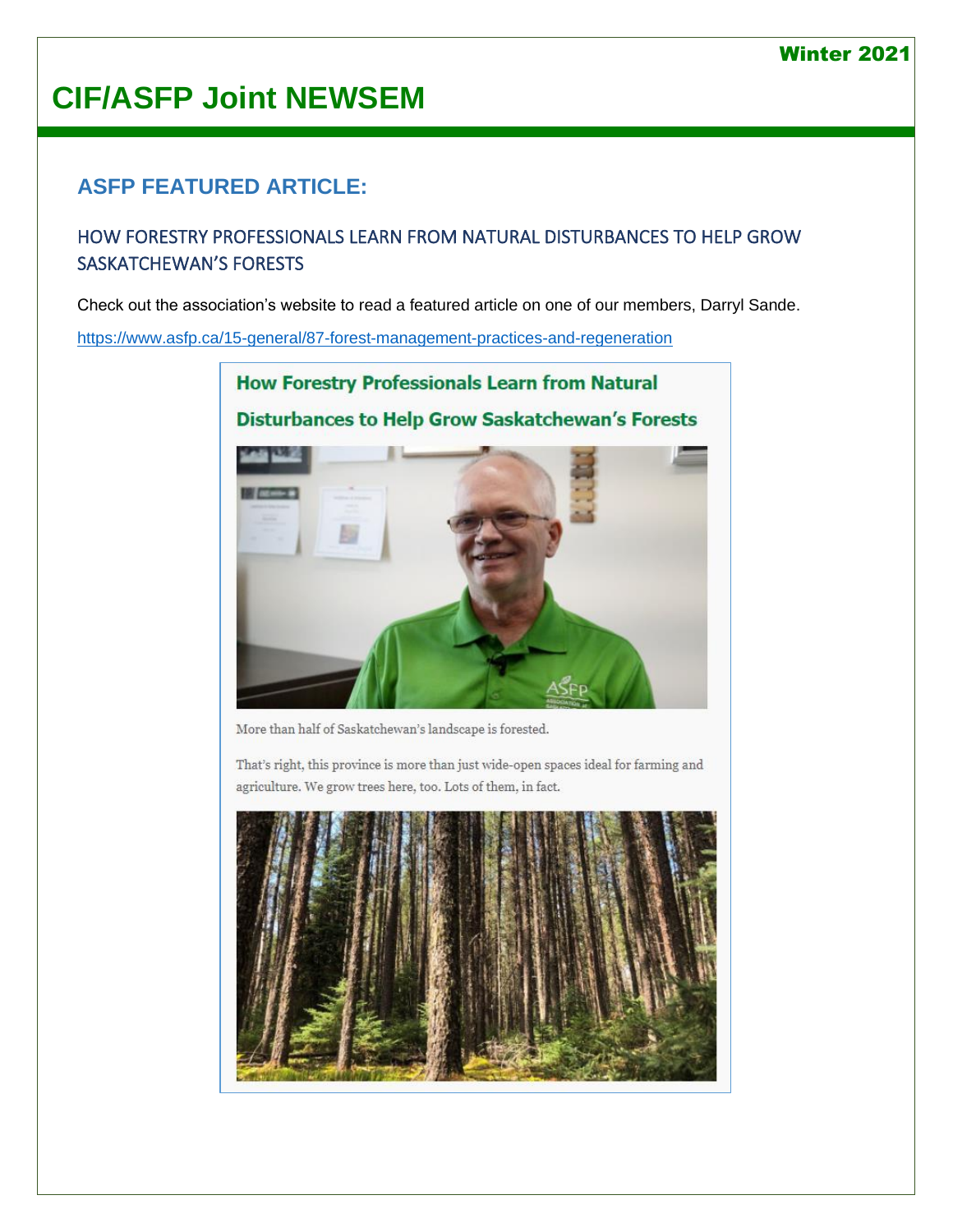# **CIF/ASFP Joint NEWSEM**

# **EMPLOYMENT OPPORTUNITIES**

For a small charge, the ASFP distributes forestry or resource-based **Job Opportunities** via email to our members. In addition to this email, we are now posting job opportunities on our website. Check it out: [http://asfp.ca/job-centre.](http://asfp.ca/job-centre) If your company has a job opportunity and wants it viewed by our entire membership, contact the ASFP office at [registrar@asfp.ca.](mailto:registrar@asfp.ca)

# **[EXCITING CAREER OPPORTUNITY WITH THE MINISTRY OF ENVIRONMENT](https://www.asfp.ca/job-centre/71-job-1)**

The Saskatchewan Ministry of Environment has an employment opportunity in the Forest Service Branch located in Prince Albert. As a member of the management team, you will support the sustainable growth of Saskatchewan's forest sector by leading the people and teams responsible for supporting branch wide compliance, forest health and silviculture programs. You will ensure that these programs support a results-based, service-oriented, regulatory approach to attaining desired forest management outcomes.

For more information see the link below

 $\blacksquare$  [Min\\_of\\_Env\\_-\\_Manager\\_Compliance\\_Silviculture\\_and\\_Forest\\_Health.pdf](https://www.asfp.ca/images/Job_Postings/J21-032_-_Min_of_Env_-_Manager_Compliance_Silviculture_and_Forest_Health_EXTENSION.pdf)

#### **EXTENDED Closing Date: Wednesday, January 5, 2022**

To learn more about the Ministry of Environment, click [here.](https://www.saskatchewan.ca/government/government-structure/ministries/environment)

*The Government of Saskatchewan offers a wide range of careers with purpose and passion. Our people enjoy an enviable work/life balance in an environment that supports creativity, innovation and diversity while providing learning and career development opportunities. We're helping make Saskatchewan the best place to live, work and raise our families, by building the best public service in Canada. Join the team!*

**For more information on this and other opportunities in the public service, visit saskatchewan.ca/careers**

**Toll free 1-866-319-5999**

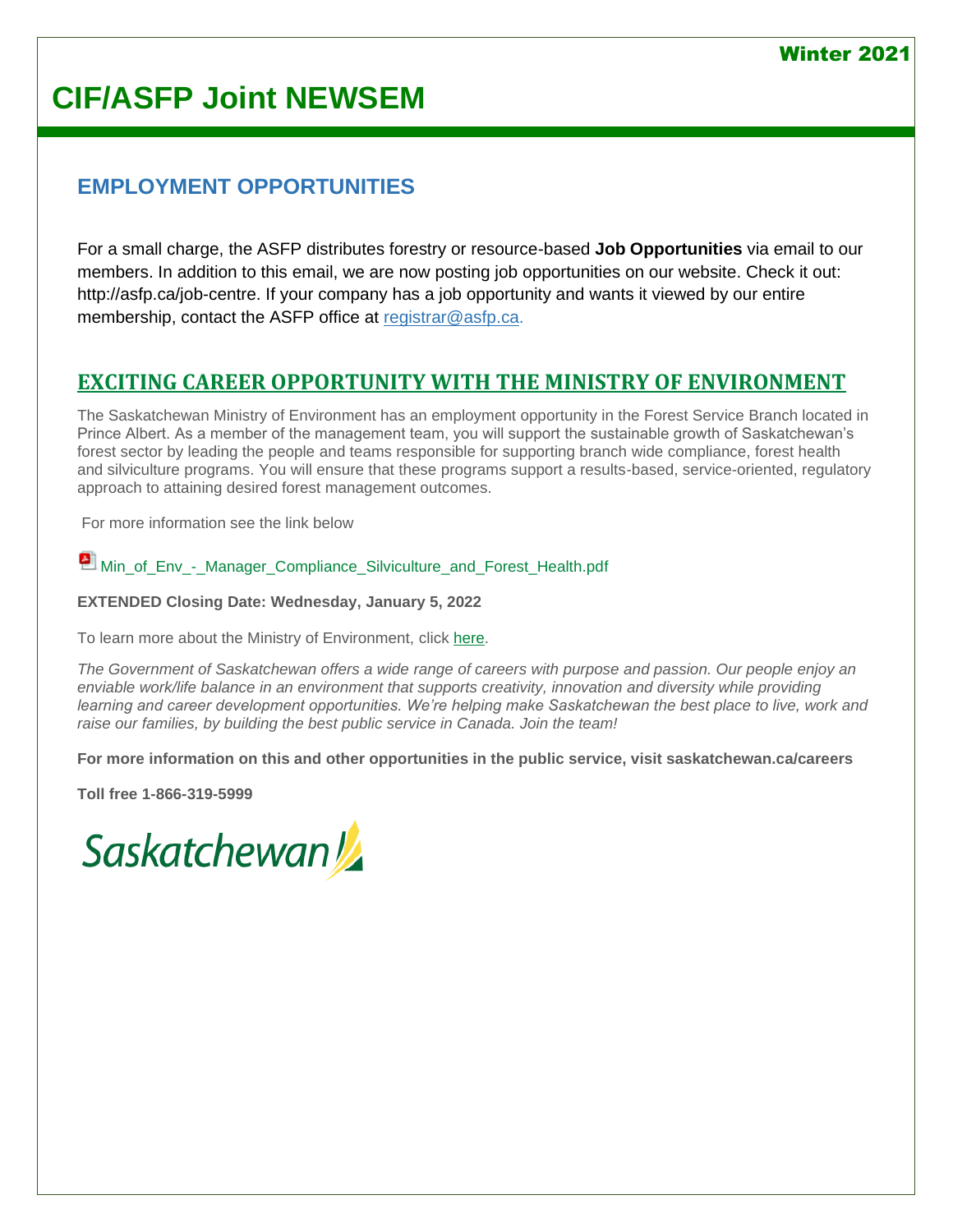# **CIF/ASFP Joint NEWSEM**

# **[EXPLORE YOUR FUTURE WITH THE MINISTRY OF ENVIRONMENT](https://www.asfp.ca/job-centre/43-job-5)**

Are you a proactive, self-directed, leader with the ability to work successfully in a team environment? Do you have a desire to foster a positive health and safety culture and increase your technical knowledge related to forestry? **The Saskatchewan Ministry of Environment has an exciting Area Forester opportunity in the Forest Service Branch located in Meadow Lake**. Our Area Forester supports the sustainable growth of Saskatchewan's forest sector within the Meadow Lake region.

#### **As the Area Forester you will:**

- lead a team of operations staff responsible for regulating forest industry operations and ensuring compliance on Crown forest lands;
- lead the review and approval of forest industry operating plans which authorize the harvest of forest products;
- develop and monitor performance of assigned staff and/or people under your direction;
- delegate work assignments/activities to meet unit, branch and ministry objectives and mandate;
- foster a productive, effective, healthy, and respectful work environment;
- •
- lead or participate in public consultations of forest management with a wide variety of people such as co-workers, stakeholders, media, First Nations and Metis communities, agencies, and the public;
- interpret and apply applicable federal and provincial legislation and policies, programs and agreements relating primarily to forestry and environmental protection;
- lead as a subject matter expert to provide forest policy direction and forest management expertise to other branches and government ministries, and support senior ministry staff on forest management and policy issues related to operations and operational planning; and
- work with other resource management specialists in response to forest management challenges to develop solutions in keeping with the Ministry's ecosystem management principles.

For more information see the link below

### [Min\\_of\\_Env\\_-\\_Area Forester](https://www.asfp.ca/images/Job_Postings/J21-034_-_Min_of_Env_-_Forest_Operations_Specialist.pdf)

#### **Closing Date: Tuesday, December 28, 2021.**

*The Government of Saskatchewan offers a wide range of careers with purpose and passion. Our people enjoy an enviable work/life balance in an environment that supports creativity, innovation and diversity while providing*  learning and career development opportunities. We're helping make Saskatchewan the best place to live, work and *raise our families, by building the best public service in Canada. Join the team!*

**For more information on this and other opportunities in the public service, visit saskatchewan.ca/careers**

#### **Toll free 1-866-319-5999**

Saskatchewan